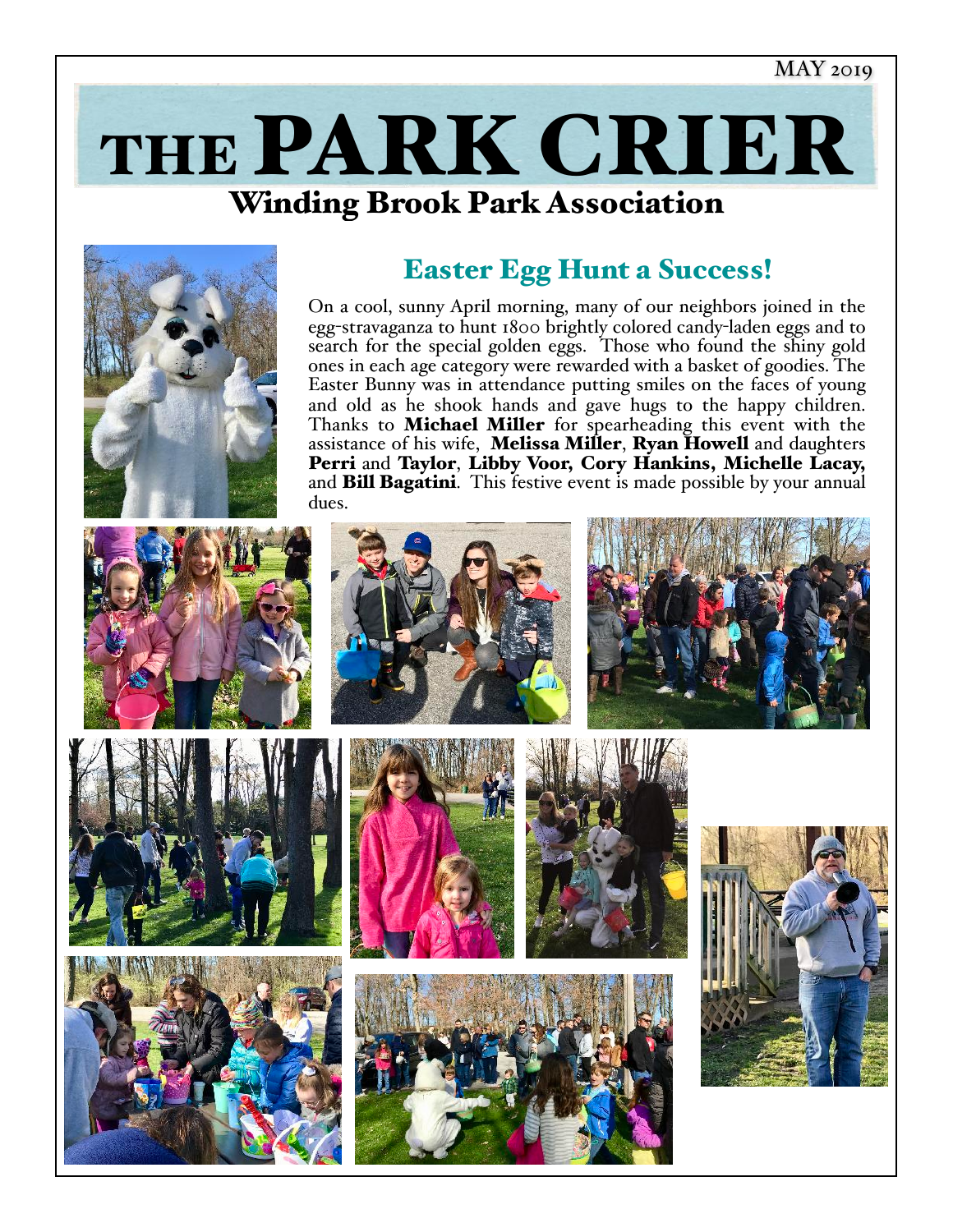## President's Corner

I hope this finds you doing well. If you're anything like me, you may have a growing list of spring cleaning and improvement projects for your home and yard that you are ready to get started on. Hopefully, Mother Nature will cooperate soon, and with a little time and attention, you will have your home and yard spruced up in no time.

Speaking of sprucing up, have you noticed while driving around town that some neighborhoods are in better shape than others? Maybe you have even noticed the property values in those neighborhoods, including our own, are consistently higher as well. While there may be a myriad of reasons for the differences which may include the age of the home and homeowners resources, one variable that may consistently help promote property upkeep, home values, and the neighborhood as a whole, are the neighborhood Covenants. In case you didn't already know, Winding Brook Park has Covenants that were created by sections and recorded as the neighborhood was developed many years ago. While the Covenants are in place and automatically renew periodically, the Winding Brook Park Association Board is in the process of reviewing them and may recommend an update in the near future. Stay tuned for more information.

We encourage everyone to review the covenants periodically, especially if you are considering significant updates, or modifications to your home or property. If you don't already have a copy of the covenants for your home, you can find them on our website https://windingbrookpark.com/ about/covenants.

Wishing you a Happy Spring, and good luck with your projects!

See you around the neighborhood,

*Michael Miler*

# 2019 Annual Dues Due Now

In March, you received your dues notice asking for your support for all of the many things that make Winding Brook a special place to live. They include this newsletter that you are reading right now, insurance, entrance and cul-de-sac maintenance and beautification, monthly water charges, children's events such as the Easter Egg Hunt that many of our neighbors recently enjoyed, 4th of July parade and celebration, and the Halloween Party. The Gift to the Community is a major event that requires funds to get it up and running. The ads for the annual Garage Sale also cost money as does our storage facility that houses the 'gingerbread house' and GTTC directional signs and banners as well as event supplies to name a few. And the list goes on. You live here and enjoy the neighborhood and your property values keep going up so please support Winding Brook by paying your dues. *A list of those who have paid wil be included in the June edition of the Crier.* 

## Farewell to a Board Member

Cory Hankins, WBPA Board member, has stepped down as he and his family have sold their home and are leaving Winding Brook. Since he joined the Board, Cory has expertly overseen the de velopment and maintenance of our website, was instrumental in introducing Winding

Brook to Nextdoor, and and was the lead in that effort. Cory also has overseen our Facebook page. We appreciate all he has done for Winding Brook and will miss his contributions many of which will live on. All the best to Cory, Christine, and their children in their future plans.

#### WBPA BOARD

Michael Miller, President Zach Dripps, Vice President Laurel Eslinger, Secretary Bill Bagatini, Treasurer

Sharon Burden George Cressy, II Mariah Cressy Zach Dripps Josh Higginbotham Ryan Howell—Kathy Smith Tim Sullivan



It is that time of year when residents are out and about. Please respect our speed limits and SLOW DOWN.

WBPA Meeting

Wednesday, May 15 6:00pm

St. Joseph Regional Medical Center Conference Room B

All residents welcome!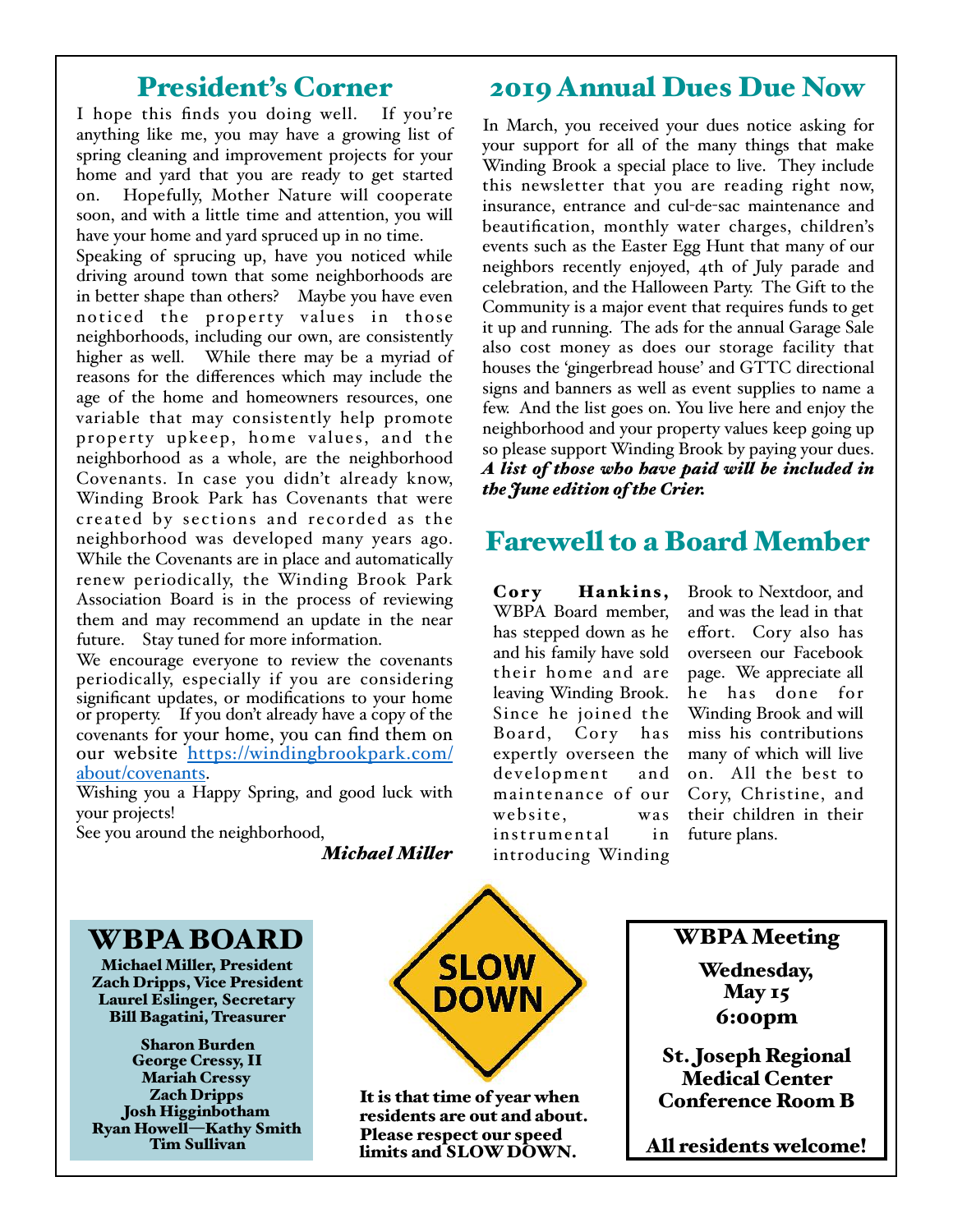

Almost everyday, your Winding Brook neighbors are signing up to keep better informed. For those of you who have already joined, you know Nextdoor's value as a tool that is helping to connect our neighborhood. Nextdoor is a private online network based on address so it is exclusive to Winding Brook unless you choose to include surrounding neighborhoods. Your choice. This is now the vehicle that is used to alert you when there is something urgent that you should know regarding safety issues, upcoming meetings, events, items for sale, lost pets, etc.

Please consider signing up if you haven't already done so. It is well worth it and will help keep your family safe, informed, and up to date on our neighborhood. Just log into our website at windingbrookpark.com. Look for the link in the upper right corner. It is faint so look hard!

## New to Winding Brook?

If you are a new resident, we would love to hear from you so we can formally welcome you to this wonderful neighborhood and add you to our annual Directory. Please send a quick email to wbpahome@gmail.com providing your email address, phone number (s) and anything else you would like to tell us. Thanks so much and welcome!



#### Our Graduates!

Soon our students will be saying farewell to their<br>high schools and schools and universities and it would be wonderful to recognize them here. So, parents, please kindly provide information as to which school they attended, future plans and if in college, degree they are receiving. Look for your student in the June Crier!

#### Dogs on Leashes

It is barely spring weather- wise but we already have reports of dogs running loose causing chaos with other dogs and creating potentially unsafe situations. Please be aware of where your dog is and when walking it, keep those leashes on your pet.

Have a wonderful summer!

#### Winding Brook in Bloom

This July, it will be time again for *Winding Brook in Bloom,* the front yard competition that throughout the years has inspired many neighbors to spruce up their yards, to add those colorful flowers to their landscapes, to plant a stunning pot, to add nature to their mailboxes. All it takes is a little work to make your yard weed free, tidy, and just plain lovely. Won't this be the year that you vie for the grand prize for best front yard? Best container, mailbox, use of flowers, use of foliage, are some of the awards. And if you are new within the last year, you may win for most improved! Please don't forget how this increases your property values. Look for more details in the next Crier.



Annual Winding Brook Garage Sale

Saturday, June 22 8:00-2:00pm

 Look for more details in the June Crier!